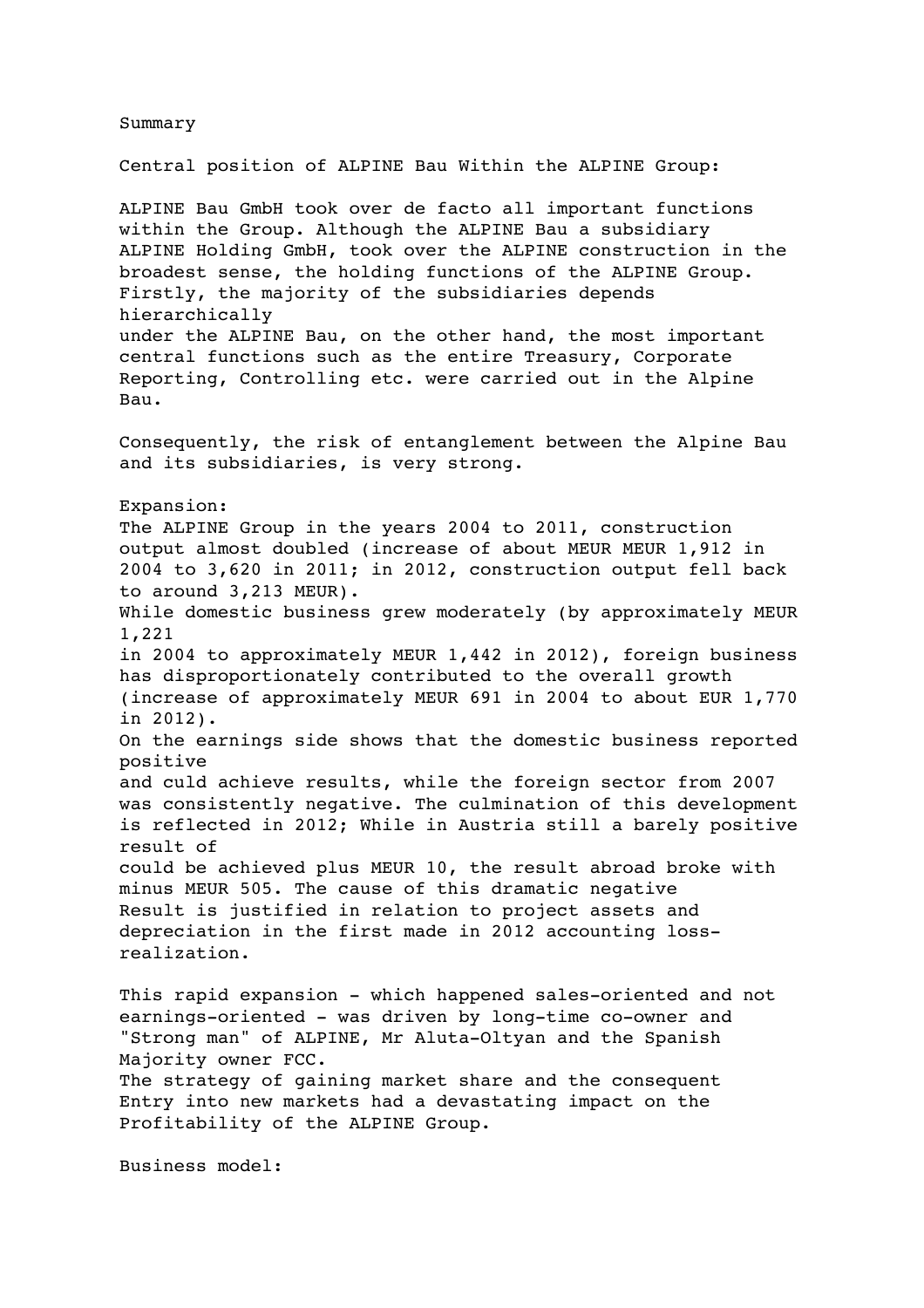In order to gain a foothold abroad, have been - in addition to the acquisition of local Construction companies which had business area - however, especially Major projects acquired; they are subject to significantly different and relatively higher risk structure and are characterized mainly by German Lich higher from capital bonds. While in Germany continued to dominate the business area, were the construction abroad by major projects (later known as "Major projects ") is achieved. With this change, the sales structure has significantly increased the risk of the business. This changeover ment of the business model and the associated risk profile was also a major reason for the problems of ALPINE in the recent years.

Lack of structures, control and transparency: The company pursued an aggressive growth strategy specifically in Southeastern and Eastern Europe - in these markets without having sufficiently robust structures. The successful market entry into these new markets with at this time not adequately established controlling. The risk management systems were available for Number of new markets not to the extent necessary and with the necessary know-how. There was a lack of qualified and experienced project management team, which had the necessary regional expertise.

After the control functions were not or not sufficiently exercised (Insufficient project cost control, no or extremely poor internal audits, no reasonable risk-evaluation in submit an offer etc) were detected the exorbitant losses in foreign projects too late.

The management, which was responsible for the implementation of appropriate controls, was dominated by early 2012 by Mr Aluta-Oltyan even though he was not in a formal management function but Supervisory Board member of ALPINE Bau GmbH. Mr. Aluta-Oltyan particular was from the entry of FCC on without a significant corrective in the active management, and he was together with the FCC the decisionmaker of the group. It was only by the occupation of CEO function by Mr. Dotter in 2012 that limited his exercise of power. This tailored to an individual leadership style and the associated corporate culture contributed to the identified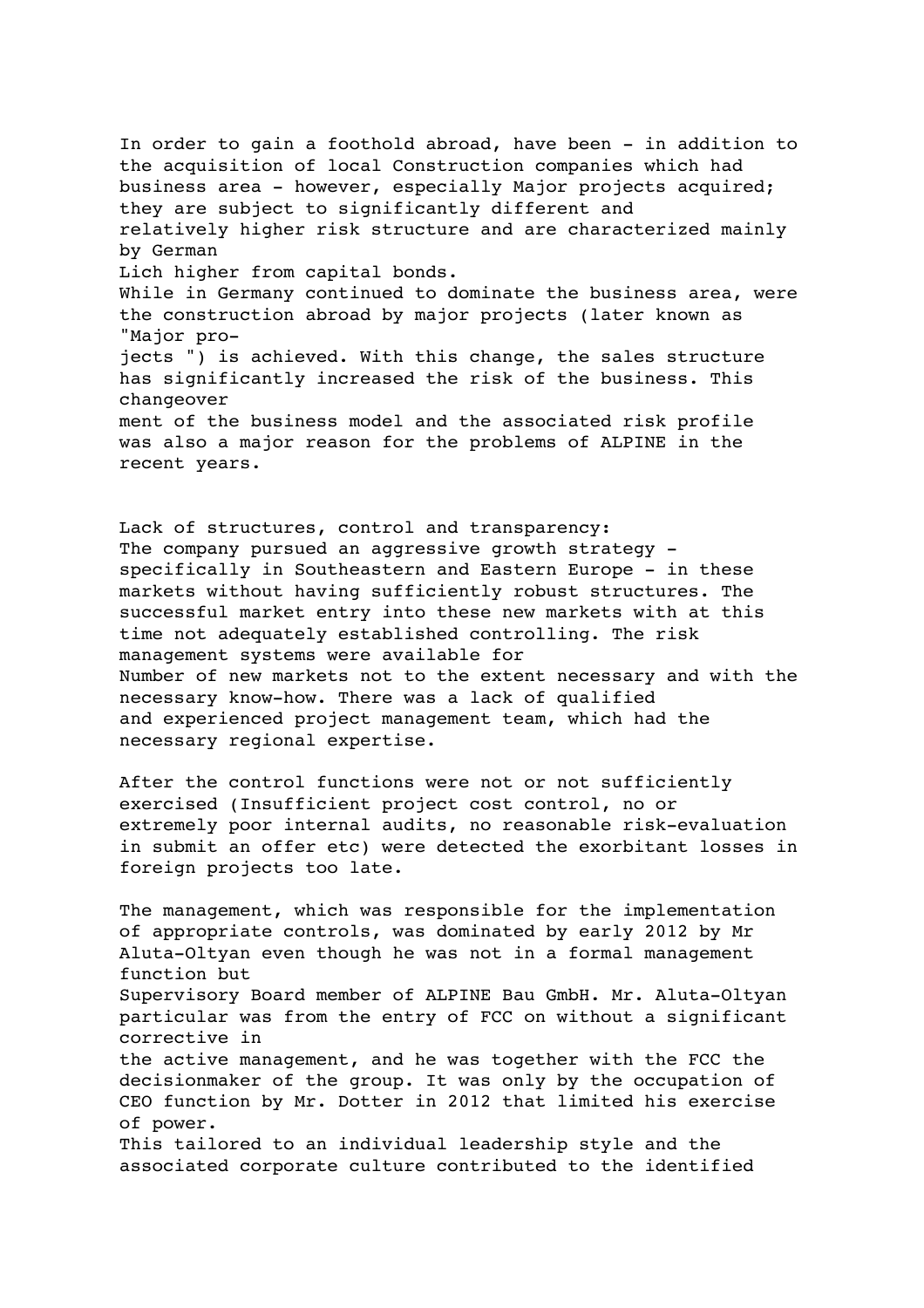deficiencies in terms of structures, controls and transparency in decision. The weaknesses and problem areas of the ALPINE described in more detail above meant that flowed on for way too long enormous Cash in lossmaking foreign or large projects. This high liquidity outflows led to correspondingly high capital bonds in the respective projects. The analyzes of the use of funds to show that flowed through May 2013, a net amount in the amount of approximately MEUR 1,300 in foreign branch offices or subsidiaries of ALPINE Bau is. (Note: These figures represent the detail above analysis presented in net cash flows based on the settlement accounts of the financial statements of ALPINE Bau and are therefore not directly derived from the consolidated and individual financial statements). From the Group's perspective were already the end of 2011 about 1,502 MEUR in various claims against clients or customers bound. These receivables were among other substantial portions of claims (about the original contract value exceeding After-have offset) as well as from without expecting benefits for the so-called Major Projects. The auditor Deloitte had in his additions to the auditor's report since 2009 on this matter existing risks associated with the project listed there shops or the corresponding receivables from building contractors daughters out. KPMG in their - in the summer of 2012 - already created report an impairment charge of about MEUR 400 proof; thus KPMG met this Findings only a few months after publication of the 2011 annual financial statements of ALPINE Bau (this dated April 27, 2012). The restructuring of BCG consultants also commissioned in 2012 (Or later PwC) considered the observed impairment of KPMG largely correct.

Thus, all presented from 2012 had moved outside consultant significant impairment requirements related to the capitalized receivables fixed (or corresponding provision requirements). These assessments were ultimately reflected in the preliminary (Still assuming a continuation of the company balance sheet) results for 2012.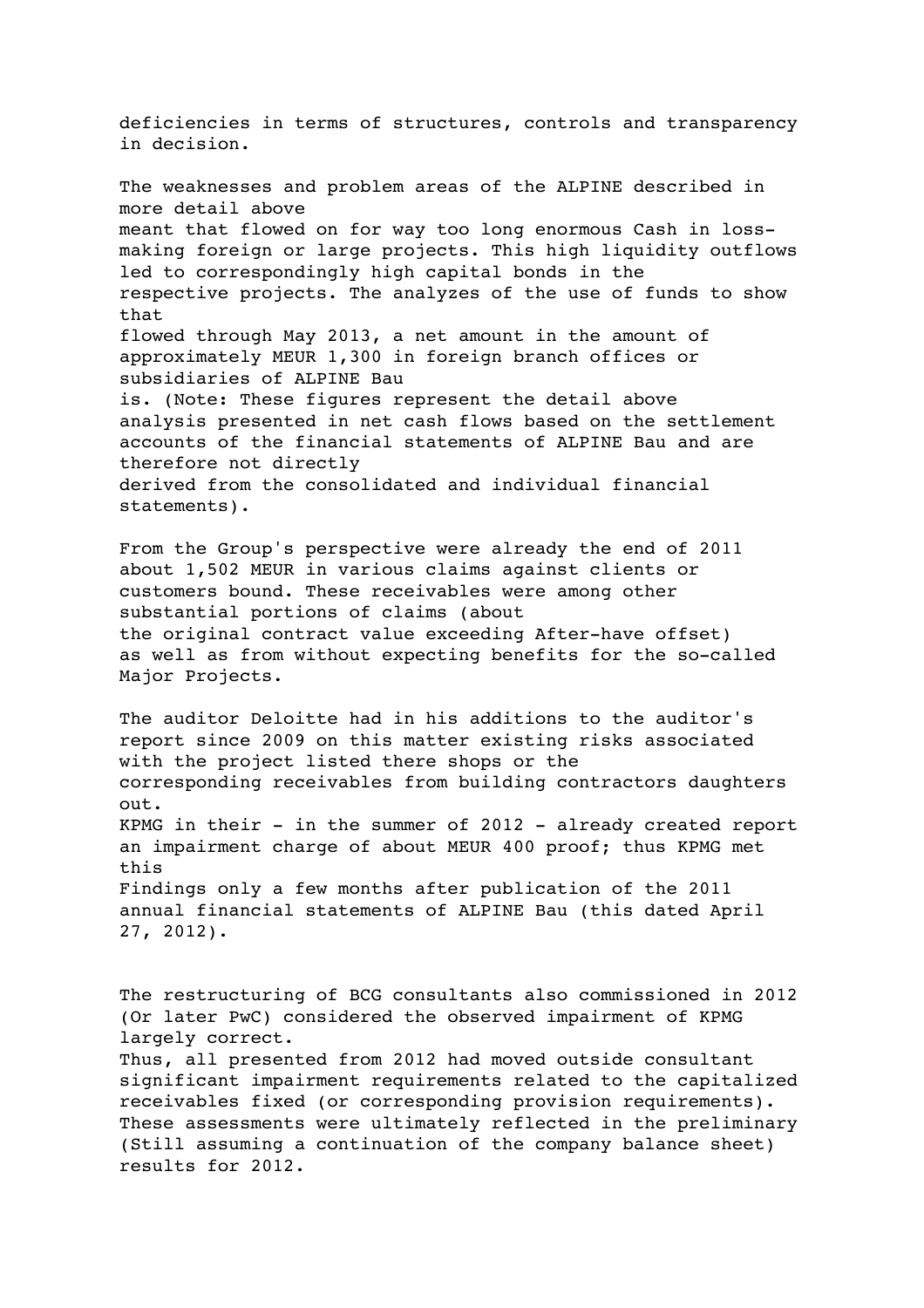Very critically question therefore is the extent to which the management concerning the years 2009, 2010 and 2011 made assessment namely, that these claims or claims are valuable - rightly was carried out. So even in the bankruptcy petition is the ALPINE Bau (S 17) stated that "... due to necessary adjustments (Mainly for large projects abroad) in the preliminary Jahresabschtuss 2012, a loss of MEUR 434 must be accepted ... ". Insofar was examined whether financial provision particularly among To meet - Observance of the UGB inherent prudence would have been, or whether the approach of these claims on the merits was justified by the objective and collectibility of receivables mentioned above was not given in previous periods. Based on the studied by us Major Projects are presented massive Impairment requirements or lack of recognition criteria these "claims" already for the Annual and Consolidated Financial Statements 2009 represents. The main reason for this is that the ALPINE not to a great extent contractual, above and beyond the original contract value Subsequent adjustments ("Claims") taken into account in the accounting of construction projects. As a result, the in these projects already incurred losses in 2009 were only recognized in accordance correctly. According to our studies, we found a need for correction in terms of consolidated net income for 2009 in the amount of approximately MEUR 203 for 2010 in the amount of MEUR 19 and for 2011 in the amount of MEUR 128 fixed. Until 31.12.2011 there are thus cumulative result corrections in the amount of MEUR 350 on a Group basis. Regarding the ALPINE Bau GmbH, the identified needs correction amounted in 2009 to MEUR 209 MEUR in 2010 to 18 in 2011 and 85 MEUR, thus cumulated MEUR 312th Financing These - sometimes very long or to the end - not recoverable claims in turn, led to sharply rising financing costs and the need to ever new funding to support further Take projects. "The financial liabilities existed until 2007, de facto only from bank loans and were from the group's perspective in terms of value at the end of 20O4 approximately MEUR 117. By the end of 2012, the financial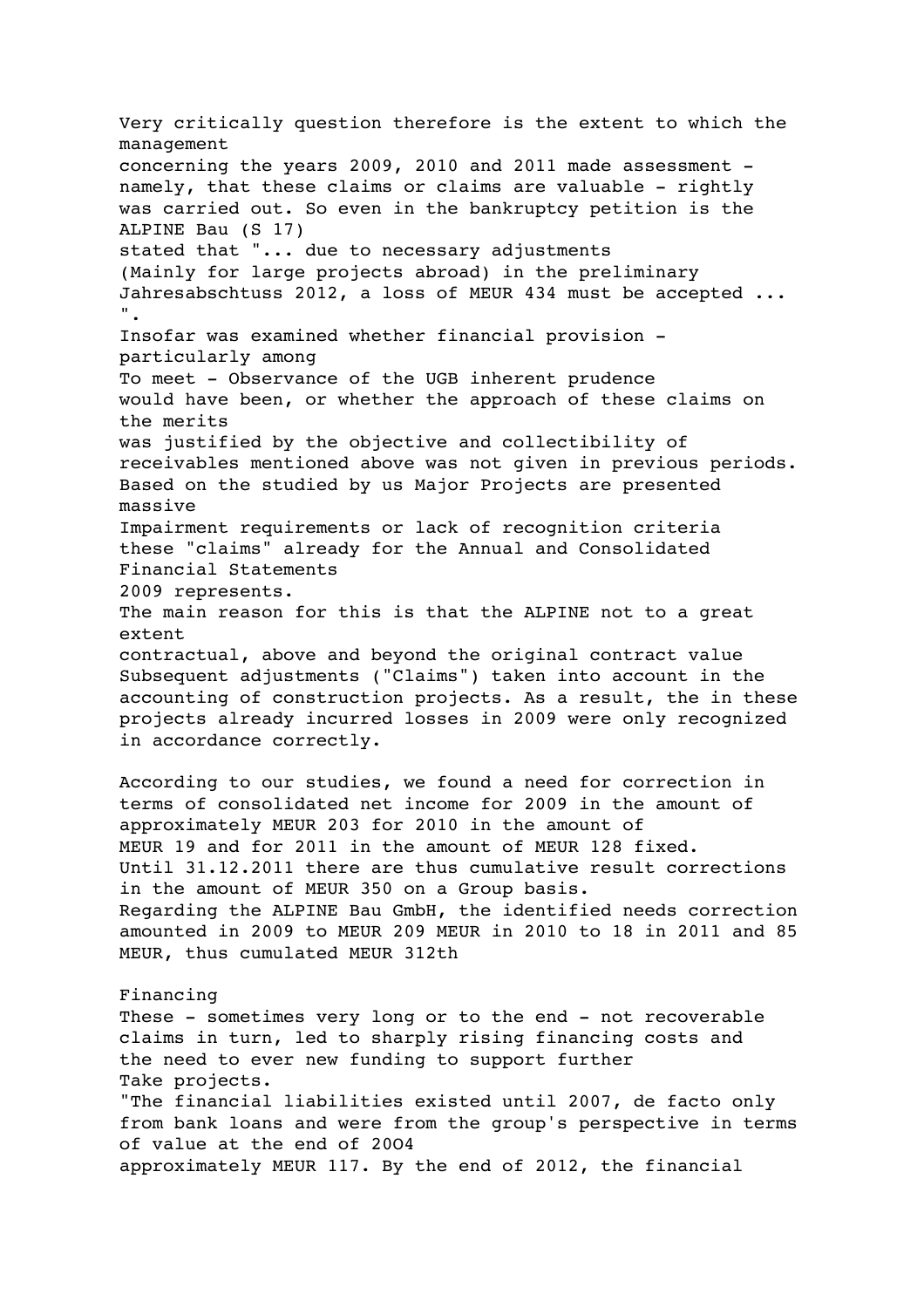liabilities are on a Value of approximately 898 MEUR increased. Included are emitted in the years 2010 to 2012 bonds in the amount of approximately MEUR 290th As part of the borrowings were loans in the amount of approximately MEUR 360 (ULSG - Secured loans) was added, the repayment to compliance with certain - agreed in these credit agreements - covenants was attached (note: the covenants were essentially labeling payable out of the Consolidated income statement and consolidated balance sheet derived from the "Ratios"). These covenants, however, were not only for the ULSG loans in the amount of MEUR 360 but also on behalf of other contracts due to the configuration of the respective "Cross-Default clauses "relevant. 155 According graphics MEUR 210 (relates to rounding difference). By the use of an entire set of measures from the Dates was able to comply with the covenants. This very short effective action ("Window Dressing" - Measures) had in 2011, a volume in the amount of approximately MEUR 277, in 2010 approximately MEUR 206 and in 2009 approximately MEUR 172nd Annual financial statements and audit reports: Given above is shown measures to improve the reporting date key indicators as well as the failure to corrections of Claims noted that the consolidated financial statements of ALPINE Holding and the Financial statements of ALPINE Bau in the years 2009, 2010 and 2011 not give a true picture of the financial position and results reproductions. The auditor Deloitte issued in terms of these financial statements in all years an unqualified opinion to complement a suffix indicating. The individual financial statements of ALPINE Holding was also an unqualified audit opinion in these years unaudited - but without supplementary addition. Concerning the annual accounts of ALPINE Bau, the ALPINE Holding and the consolidated statements of ALPINE Holding for the period 2009 -